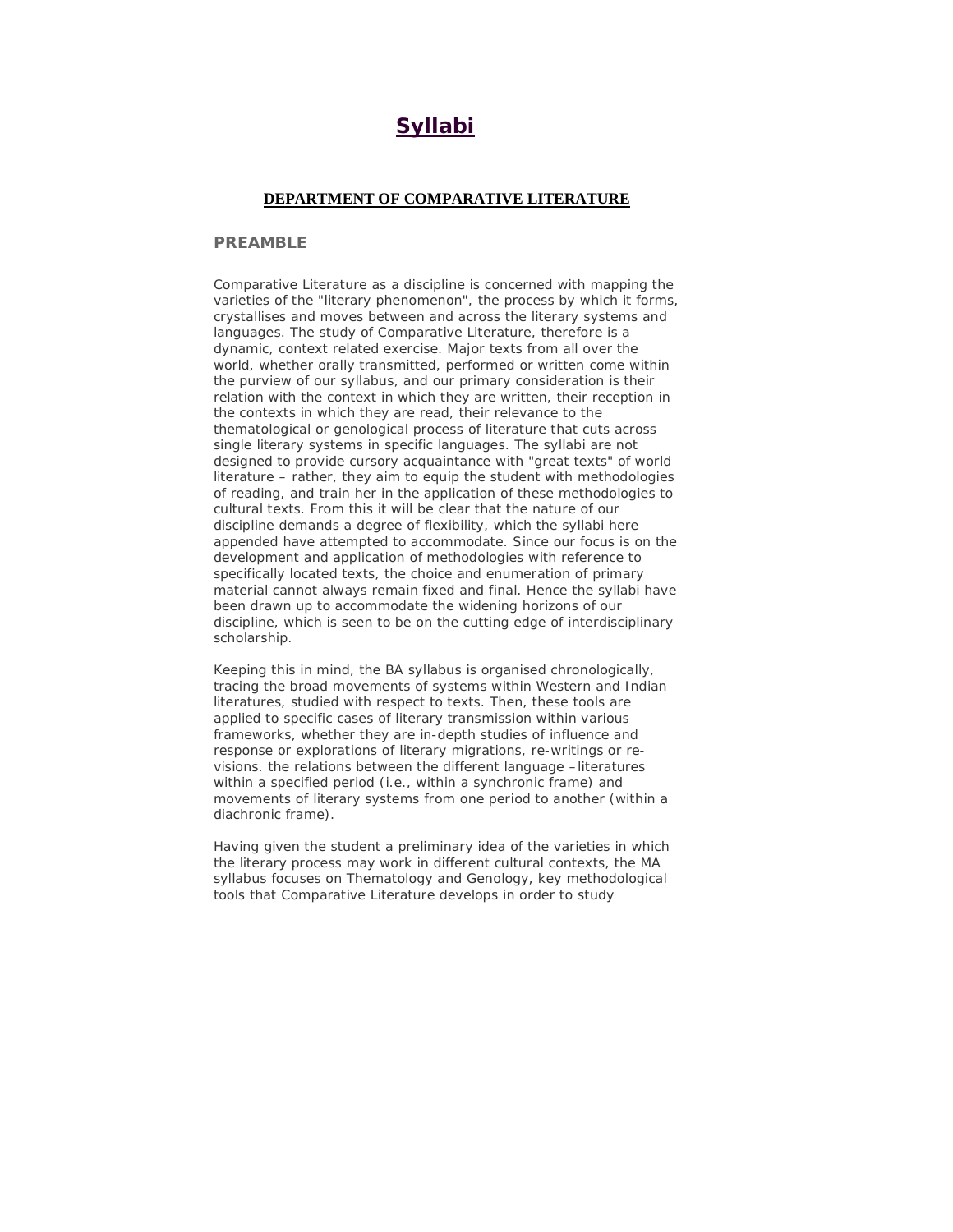# **MA IN COMPARATIVE LITERATURE**

# **COMPULSORY COURSES**

- **1. Approaches to Comparative Literature (CL/PG/1.1)**
- **2. Narrative Mode I (CL/PG/1.2)**
- **3. Narrative Mode II (CL/PG/2.1)**
- **4. Dramatic Mode I (CL/PG/1.3)**
- **5. Dramatic Mode II (CL/PG/2.2)**
- **6. Lyric Mode I (CL/PG/1.4)**
- **7. Lyric Mode II (CL/PG/2.3)**
- **8. Literary Transactions I (CL/PG/3.1)**
- **9. Literary Transactions II (CL/PG/2.3)**
- **10. Literary Transactions II (CL/PG/4.1)**
- \* **11. \*Optional Course**
- \* **12. \*Optional Course**
- **13. ContemporaryApproaches to Literature ( CL/PG/2.4 )**
- **14. Comparative Cultural Studies (CL/PG/2.4 )**
- **15. \*Optional Course**
- **16. Cross Cultural Literary Studies (CL/PG/4.3)**

# **\*OPTIONAL COURSES**

- **11-12. Area Studies**
	- **Literatures of Africa: Course I (CL/PG/ 3.3a) Literature of Bangladesh: Course I (CL/PG/3.3b) Literature of Canada: Course I (CL/PG/3.3c) Literature of Latin America: Course I (CL/PG/3.3d) Literatures of Africa: Course II (CL/PG/ 4.2a) Literature of Bangladesh: Course II (CL/PG/4.2b) Literature of Canada: Course II (CL/PG/4.2c) Literature of Latin America: Course II (CL/PG/4.2d)**
- **15. Event (CL/PG/4.4)**
- **17. Translation Studies (CL/PG/4.5)**

## **COURSE DESCRIPTIONS**

The syllabus given below includes a number of authors/texts. The actual number of texts to be taught and the names of specific texts and authors will be announced by the Course Co-coordinators to each batch separately at the beginning of the semester.

## **1. Approaches to Comparative Literature ( CL/PG/1.1 )**

The course on approaches to Comparative Literature is primarily designed to provide students with broad general issues linked with key areas of study within Comparative Literature. There are five units students are required to study three essays in each unit. The units and the thrust of the essays are as follows: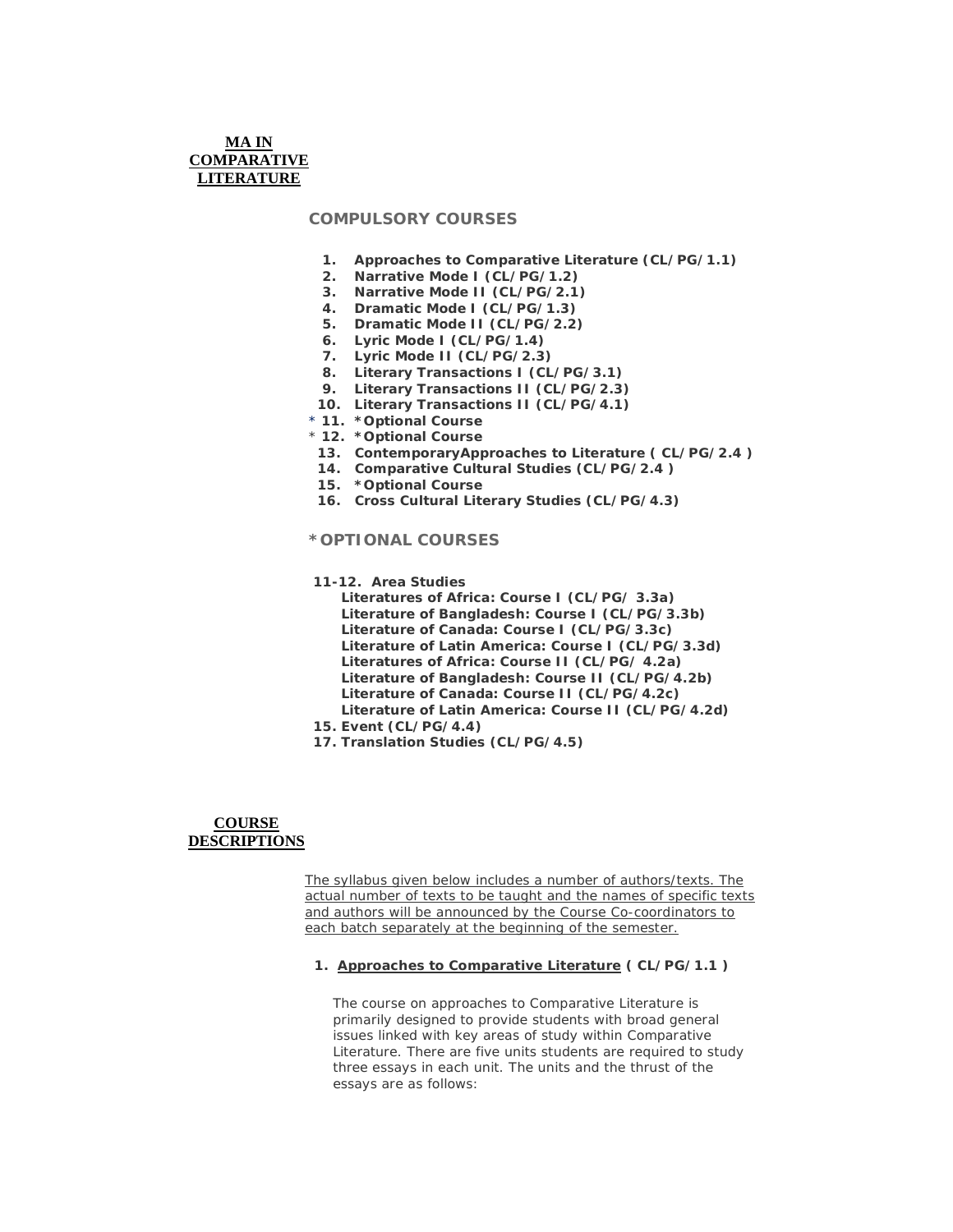- A. History of Comparative Literature:
	- (i) Theory and Method of Comparative Literature
	- (ii) Comparative Literature and Theory
	- (iii) Comparative Literature from Alternative Perspectives/ Contemporary Issues in Comparative Literature
- B. Thematology:
	- (i) Definition of Key Terms
	- (ii) Myth and Reworking of Myths
	- (iii) Theme and Interpretation/Issues in Rewritings
- C. Genology:
	- (i) Genology in the West bases of categorisation
	- (ii) Genology in India bases of categorisation
	- (iii) Modern Perspectives on Genology / Genres and Countergenres /
	- (iv) The Peripheral and the Canonical
- D. Historiography:
	- (i) Conceptualisation of 'Time' in Non-Western and Western Culture and Literary History
	- (ii) Issues in Periodisation / Reading History from Below
	- (iii) Writing Cultural History in Post-colonial Countries
- E. Inter-literary Studies:
	- (i) Definition of Terms
		- (ii) The Aesthetics of Reception (The Constance School)/ Literary Comparatistics (Dionysz Durisin)
		- (iii) Polysystem: Relations and Inferences / Reception in the Context of Post-Colonial Countries

# SELECTED READING LIST:

Susan Bassnett, *Comparative Literature: A Critical Introduction,* Oxford UK and Cambridge USA, Blackwell, 1993; Charles Bernheimer, *Comparative Literature in the Age of Multiculturalism,*Baltimore, Johns Hopkins UP, 1995; Amiya Dev, *The Idea of Comparative Literature in India,* Calcutta, Papyrus, 1984; Amiya Dev and Sisir Kumar Das(eds), *Comparative Literature:Theory and Practice,* Shimla, IIAS, 1989; Claudio Guillen, *The Challenge of Comparative Literature,* Cambridge, Harvard UP, 1993.; Jost, Francois, *Introduction to Comparative Literature,Bobbs-Merill, Indianapolis,1974* Swapan Majumdar, *Comparative Literature: Indian Dimensions;* Steven Totosy de Zepetnek, *Comparative Literature: Theory, Method, Application,* Amsterdam, Atlanta, GA, 1998; Austin Warren and Rene Wellek, *Theory of Literature,* New York, Harvest, 1968; Weisstein, Ulrich, *Comparative Literature and Literary Theory,* Bloomington, Indiana University Press, 1963.

## **2. Narrative Mode : I (CL/PG/1.2 )**

Homer, Valmiki,

Ariosto/Camoens/Gottfried Bana

Cervantes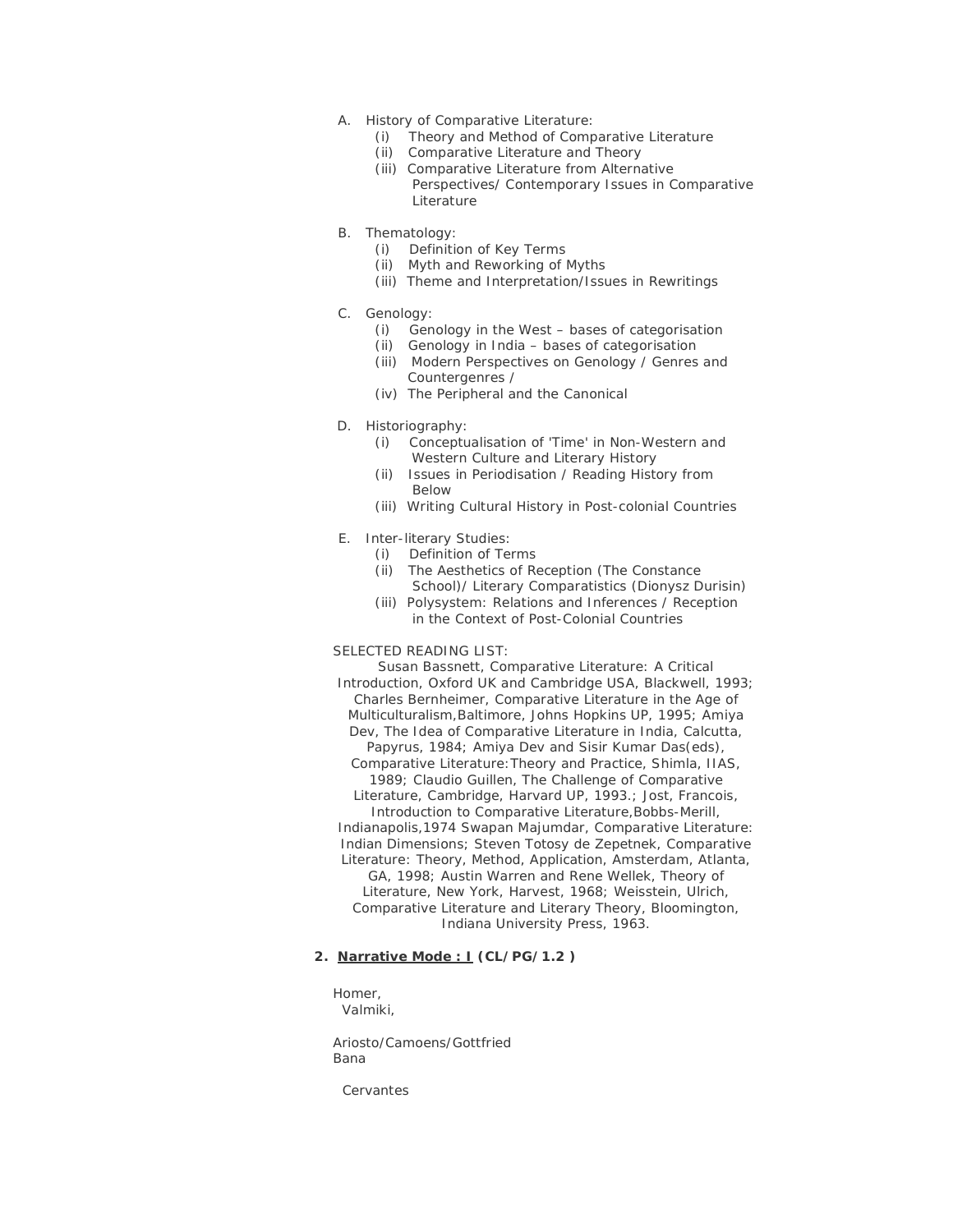## **3. Narrative Mode : II (CL/PG/2.1)**

Realist Mode: Austen/ Dickens/ Stendahl/ Flaubert/ Tolstoy/ Dostoevsky (4 texts)

Pyarichand Mitra, Bankimchandra, Fakirmohan, Lala Srinivas Das,Birinchikumar Baruah, Rasasundari Dasi (3 texts)

#### **4. Dramatic Mode I (CL/PG/1.3)**

Theory : Selections from Aristotle (Poetics) ; Lessing (Hamburgie Dramaturgie), Brecht (Messingkauf Dialogues)

Tragedy : Sophocles, Shakespeare, Schiller – 1 play each

Comedy : Aristophanes, Plautus, Moliere – 1 play each

#### **5. Dramatic Mode II (CL/PG/2.2)**

Theory: One selection each from Bharata (Natyashastra); Rabindranath (Rangamancha); Badal Sircar (ThirdTheatre)

Nataka : 1 text

Bhan : 1 text

Traditional theatres - yakshagana ankiya nat, naquals, vidushak, koothu,tamasha – 2 texts

"National theatres" - Girish Ghosh, D.L.Roy, Bhartendu, Khadilkar, Deval, Gadkari, Rangnekar, Atre – 2 texts

## **6. Lyric Mode I (CL/PG/1.4)**

Selected poems: Sappho - Horace, Catullus, Klopstock, Swinburne, Pindar – Spenser, Dryden, Keats, Tennyson, Petrarch - Tasso, du Bellay, Wyatt, Sidney, Donne, Coleridge, Shelley, Robert Browning, E.B.Browning, C.Rosetti, Hopkins, Rilke

Ronsard - Yeats

## **7. Lyric Mode II (CL/PG/2.3)**

Vedic Hymns Prakirna Theragatha- Therigatha- Gatha Sat-Sai Sanskrit Court Poetry Bhakti 19<sup>th</sup> Century Indian lyrics

#### **8. Literary Transactions I (CL/PG/3.1)**

**1. Reason and Rationalism** Alexander Pope / Jonathan Swift / Samuel Johnson – Voltaire – Lessing – Rammohan Roy, Michael Madhusudan Dutt.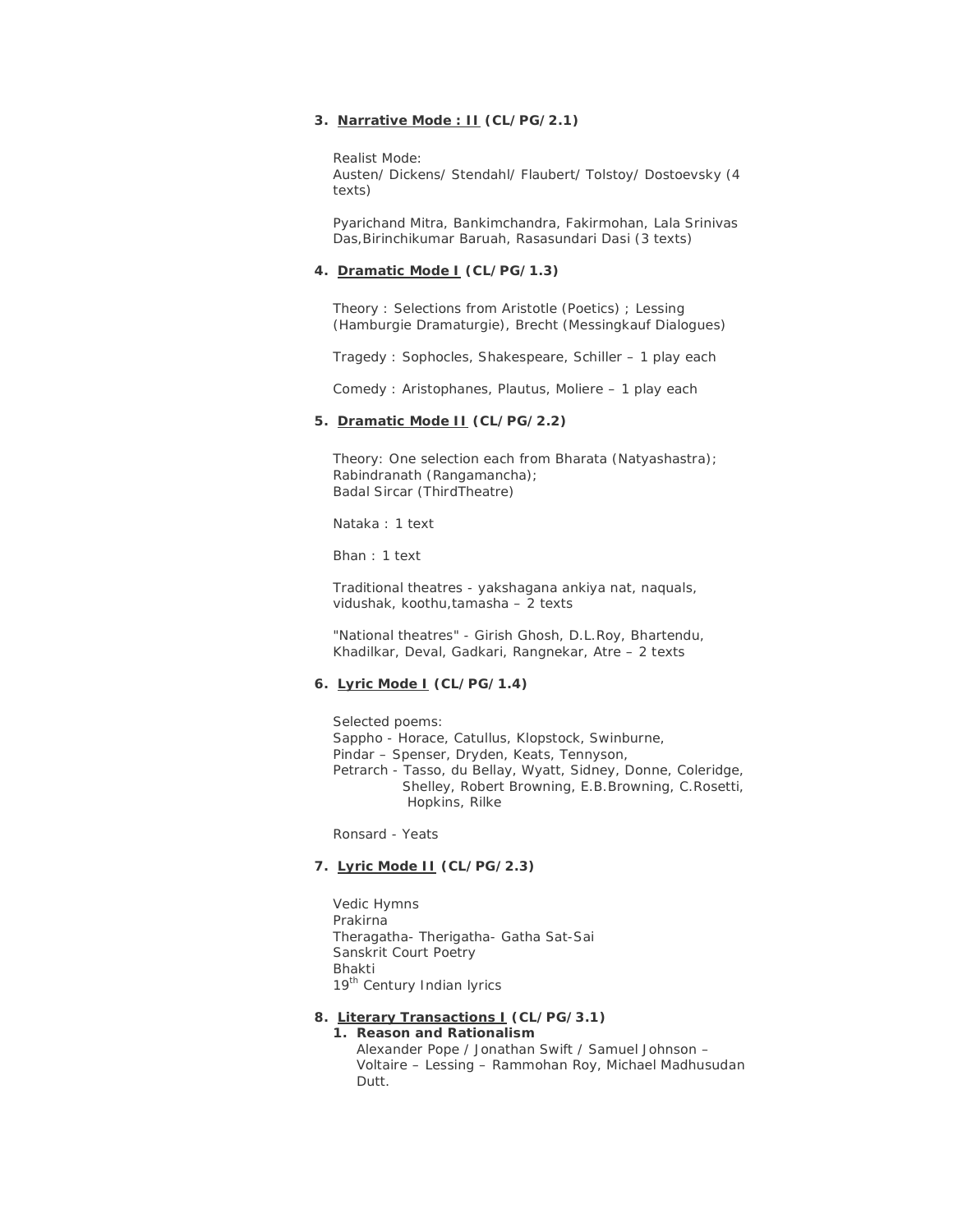#### **2. Refiguring Romanticism**

William Jones – Schlegel / Herder / Heine / Novalis / Goethe – Shelley / Southey – Rabindranath – Nirala

Selected texts from these writers will be taught.

#### **9-10 Literary Transactions II & III**

These courses focuses on migrations of ideas and issues out of which movements are generated and themes structured. It maps the refiguring of literary systems, not diachronically as within one language literature, but synchronically across literatures a) across countries in the international context and b) within a multilingual milieu, as in India. It addresses the simultaneity as well as the phase lags of groupings and regroupings across literatures.

It deals with changes, caused by both internal literary innovations or influences, and extra literary forces initiated by social or political conditions. In the process, these courses are based on a critical comparative methodology that approaches synchronicity by taking into account the heterogeneity of trends and features across literatures.

#### **9. Literary Transactions II (CL/PG/2.3)**

Novel – 3 novels

Henry James, Proust, Joyce, Faulkner, Woolf/

Conrad, Mussel, Kafka,Mann

Play- 3 plays

Ibsen, Maeterlinck, Strindberg, Capek, Kaiser/

Hauptmann, Gorky, Brecht/

Ionesco, Beckett, Pinter, Albee

Short Stories- 5 stories (selections)

Poe, Gogol, Chekhov, Maupassant, Korolenko/Ivan Bunin, Chesterton/James, Lawrence, Joyce, Kafka, Borges

Poems- 10 poems from *World Poetry*,Wallace Stevens

## **10. Literary Transactions III (CL/PG/4.1)**

Modern Indian Literary Movements Modern Indian literary movements are characterized by mutual relations that involve overlaps as well as time lags across influences of romanticism, nationalist and progressive movements and debates on modernity.

Novels – 2 novels Satinath Bhaduri / Premchand / Manik Bandyopadhyay/ Pannalal Patel/ Bibhutibhusan /Tarasankar/ Indira Goswami/Kalindicharan Panigrahi/ Takazhi Sivasankara Pillai/ Gopinath Mohanty/Kanhu Charan Mohanty/ Kishan Chand/ Sivarama Karanth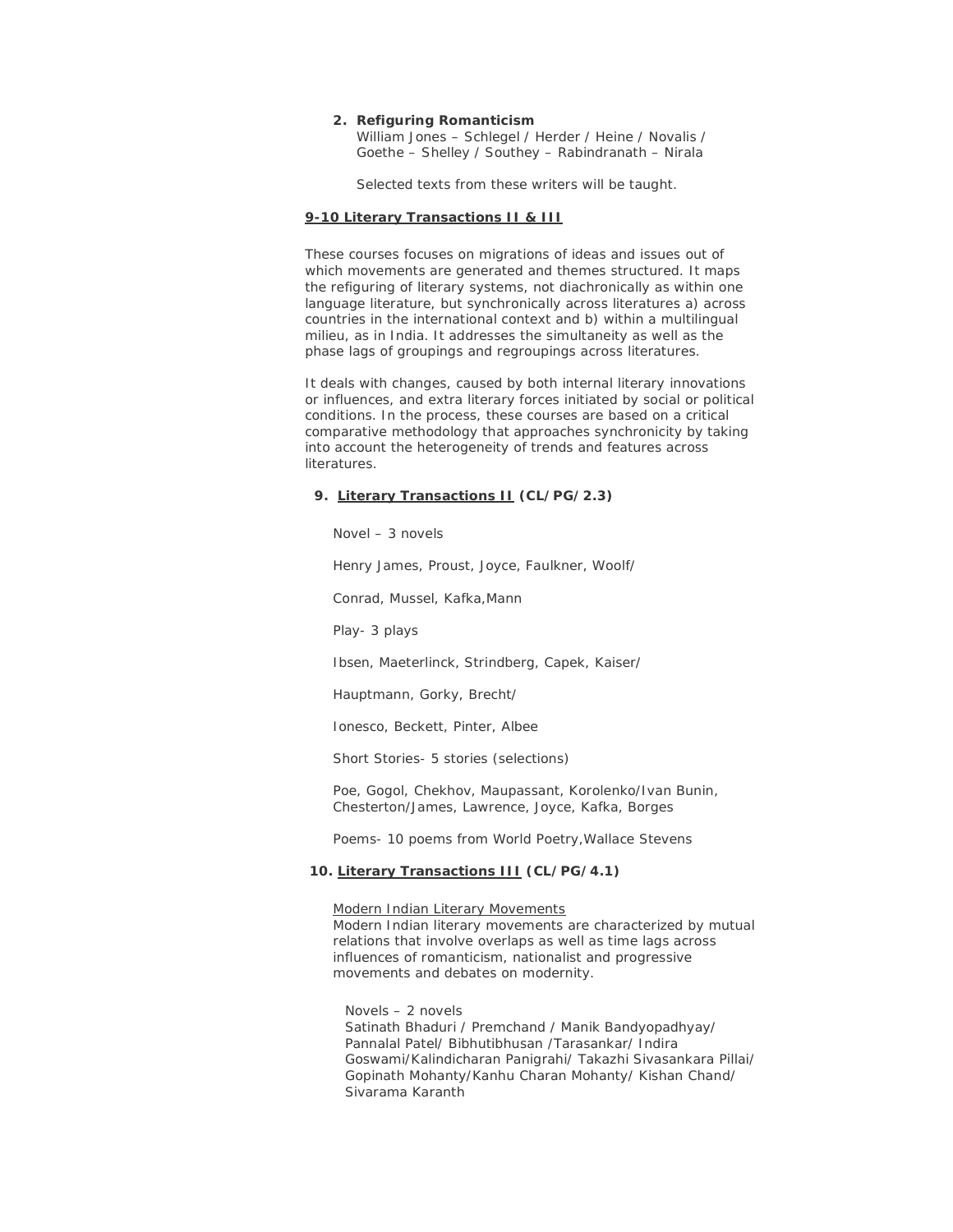Play – 2 plays Utpal Dutt, Badal Sarkar, Mohan Rakesh, Girish Karnad, J.P.Das

Short Stories – 5 stories (selections) Subodh Ghosh/ Ashapurna/ Mahesweta/Sibram/ Banaphul/ Dipendranath Bandyopadhyay/ Sunil Gangopadhyay/ Samaresh Bose/Takazhi Sivasankar Pillai/ Kamalkumar Majumder/ Kalki/N.Parthasarathy/ Suresh Joshi/ Basheer/ N.T.Basudevan Nayar/Padumaipittan/ Gangadhar Gadgil/ Arvind Gokhale/P.B.Bhave/ Godavarish Mahapatra/Bhagavati Charan Panigrahi/ Kalindi Charan Panigrahi/ Niranjana/ T.R.Subba Rao/U.R.Ananthamurthy/ Kartar Singh Duggal/ Balwant Gargi/ Devindar Satyarthi/ Sajjad Zaheer/Kishan Chander/Rajindar Singh Bedi/Neela Padmanavan/P.Lankesh/Phanishwarnath Yashpal/Rajendra Yadav/ Krishna Sobti

#### Poems

Subhash Mukhopadhyay/Sankha Ghosh/Sakti Chattopadhyay/Agyeya/Nirmalprabha Bordoloi/ Sitakanta Mahapatra/Muktibodh/Kedarnath Singh/Ayappa Paniker/Amrita Pritam/Faiz Ahmed Faiz/Balamani Amma/Gopalkrishna Adiga/Kaifi Azmi/Arun Kolatkar/Sitansu Yashas Chandra/ Umashankar Joshi/Sheik/Sri Sri/ Mahim Bora/Namdeo Dhansal/Daya Pawar

## **COURSE DESCRIPTIONS**

## **11-12. Area Studies**

Two semester courses will be offered in each area – students will have to take both courses offered in the area of their choice. The four areas are: Literature of Bangladesh Canadian Literature African Literatures Latin American Literatures

The area studies courses have been designed to enable students to acquire specialized knowledge of the literatures and cultural politics of a specific area of the world, and develop a sound foundation in this area for critical comparative studies. The courses concentrate on twentieth and twenty first century texts, but also include analytical perspectives on the historical, cultural and literary background of the respective area.

Literatures of various areas of the world have been subject to dehistoricization through N.American and European mediations and consequent dislocations into "other" hegemonic fields of literary references. These courses attempt to develop an alternative approach. They draw directly upon the indigenous literary and cultural scholarship of each area, and focus on establishing lateral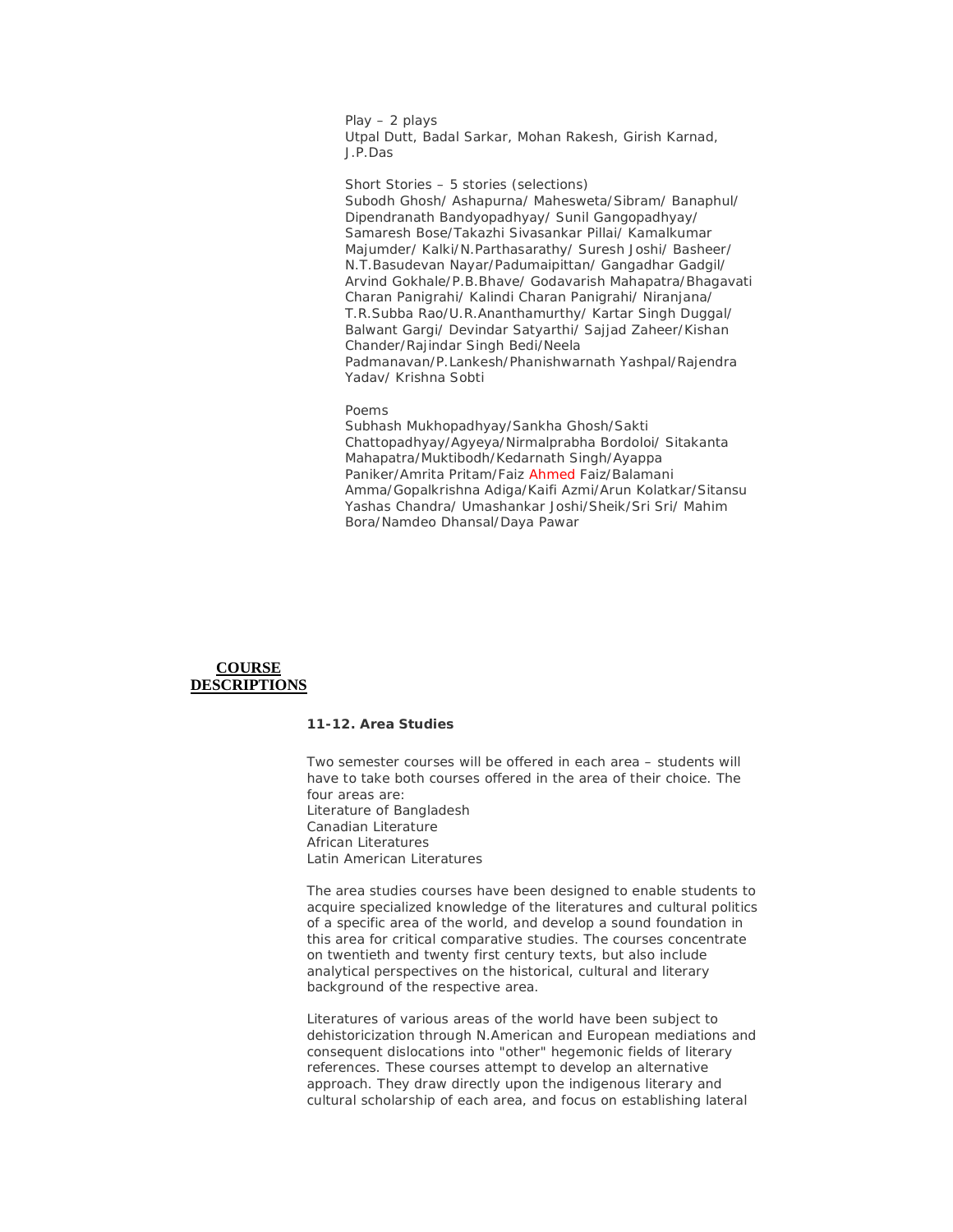perspectives on these literatures, from the standpoint of comparative literary studies.

The literatures will be taught in relation to

- critical features and conditions of 20<sup>th</sup> century literary and cultural production in the particular area
- European, N. American and other foreign influences, as well as the ways in which the influence of indigenous cultural production has shaped the literatures of the area
- innovations in genre, specially in the representation of histories of conquest and colonization, imperialism and dictatorships, popular struggles, gendered standpoints and perspectives from below, and literatures of diaspora and exile.

These courses are on contemporary literatures. Hence, in order to facilitate regular incorporation of new developments in the area, the texts/authors taught will not be restricted to the choices listed.

The area studies syllabus is divided into **two 4-credit hour courses of 50 marks each.**

4 hours per course per week = 56 hours per course per semester.

42 lecture hours  $+$  14 hours for continuous assessment = 56 hrs.

Each course comprises 3 units of equal weightage.

All texts and references are available in English in libraries/personal collections in Calcutta.

#### **11. AREA STUDIES**

#### **Literatures of Africa: Course I ( CL/PG/ 3.3a )**

Rationale

 This course offers the student a grounding in the historical, cultural and literary contexts of verbal expression in Africa, and introduces her to the emergence of Lusophone, Anglophone, and francophone literatures following colonial intervention. It is to be noted that oratures extant in different African languages and the new tradition of writing in these languages has been included only where authorial translations are available or where multiple translations are extant for the purposes of comparative study.

Introduction: Making the map of Africa

A. This section focuses on the histories of contact and cultural transactions from the earliest times through the time of Islamic settlement, slave trade, colonialism, imperialism culminating in the conferences at Berlin, the partition of Africa, independence and the situations that result from it. No texts will be taught; sections from relevant books will be referred to in the course of lectures.

#### B. (i) Before 'literature'

This section will consider theories and practices of orature,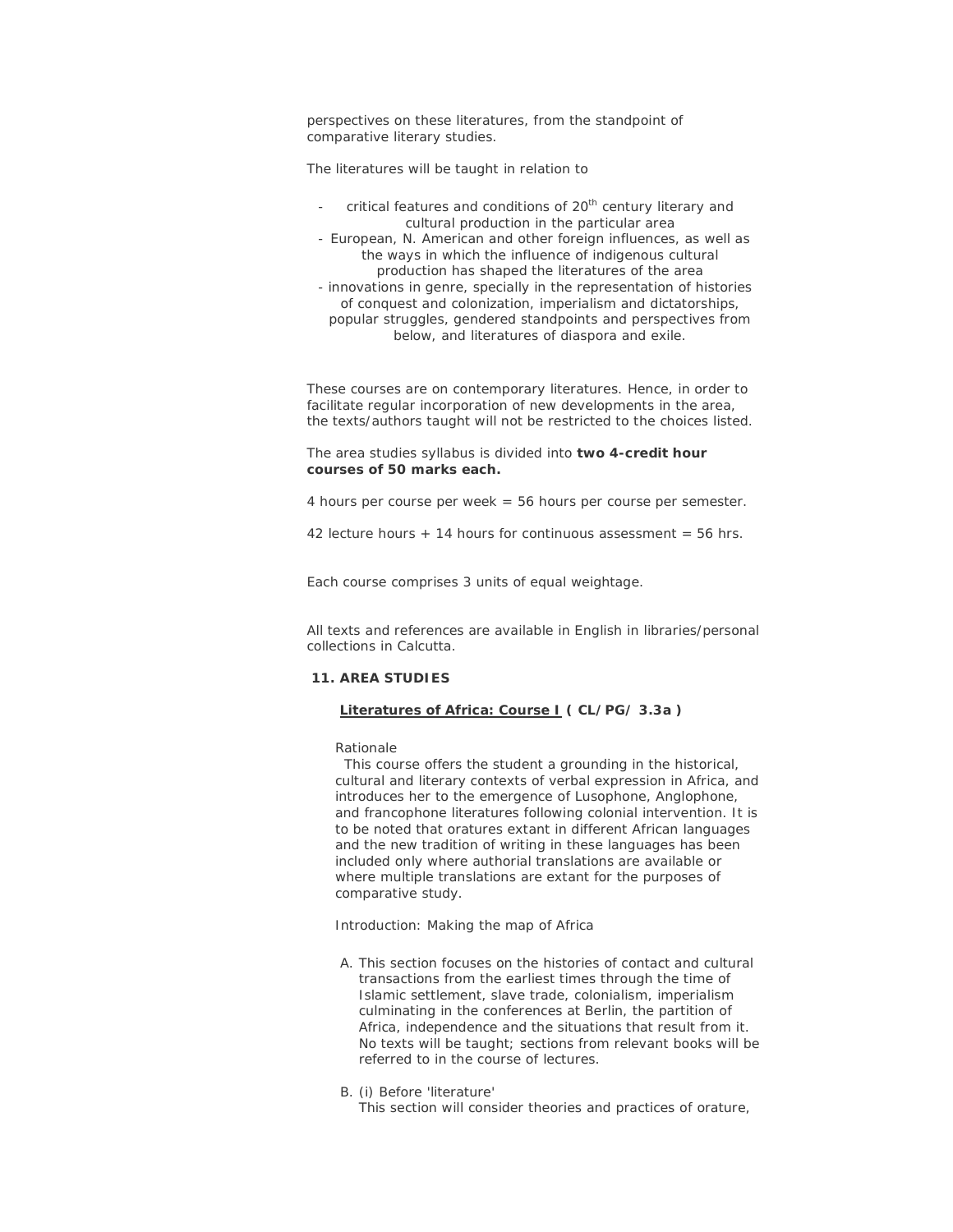the place of orature in non-script societies through teaching of sections from texts that have been constructed through oral practices and documented by various sources Texts : Selections from the Malinke narrative Sundiata/ selections from Thomas Mfolo's Chaka

 Selections from collections of tales made by Birago Diop and Hampate Ba

 Selections from D.O. fagunwa's narrative 'The Forest of a Thousand Demons" trans. W. Soyinka, to be taught in conjunction with selections from Amos Tutuola's"My Life in the Bush of Ghosts" or "The Palm wine Drinkard" No. of texts : 4

(ii) Literary Systems/Literary Languages

 This section traces the formation of culture as a concept and its effect upon the idea of literature and the place of the writer in the context of colonial cultural policy in Portuguese, French and English areas of influence, colonially and "post" colonially

 Texts : Two essays each from Anglophone, Lusophone and Francophone African writers No. of texts : 6

(iii)The Languages of African Literatures

 This section focuses on the language debate in African literature

 This section focuses on the language debate in African literature Texts : Ngugi wa Thiong'o Quest for Relevance, in *Decolonising the Mind* or one essay from Homecoming or one essay from Writers in Politics

 Chinua Achebe "Colonialist Criticism" or "Where Angels Fear to Tread" or "The African Writer and the English Language"

 Interviews with David Diop and Cheikh Hamidou Kane in Gerald Moore ed. *African Writers Talking*

 Besides these, one current document on the language debate will be taught, eg. The Asamara declaration of 2000. No. of Texts : 4 essays

#### C Poetry

15 poems from the following collections to be selected each year Penguin Book of *African Verse* French African Verse eds, *Wake And Reed Poems from Black Africa* ed. W, Soyinka *The Heinemann Book of African Women's Poetry* eds. F. and S. Chipasula *Songs of the Marketplace* ed. B. Jeyifo *Echoes of the Sunbird, A Horse of White Clouds* (both edited by D. Burness)

Poems from North Africa

(ii) Selections from Prison Writings Soyinka *The Man Died* Ngugi *Detained*

Breyten Breytenbach *Mirrour Notes for a Novel* Jack Mapanje ed. *Gathering Seaweed Prison Writing from Africa* No. of texts : 1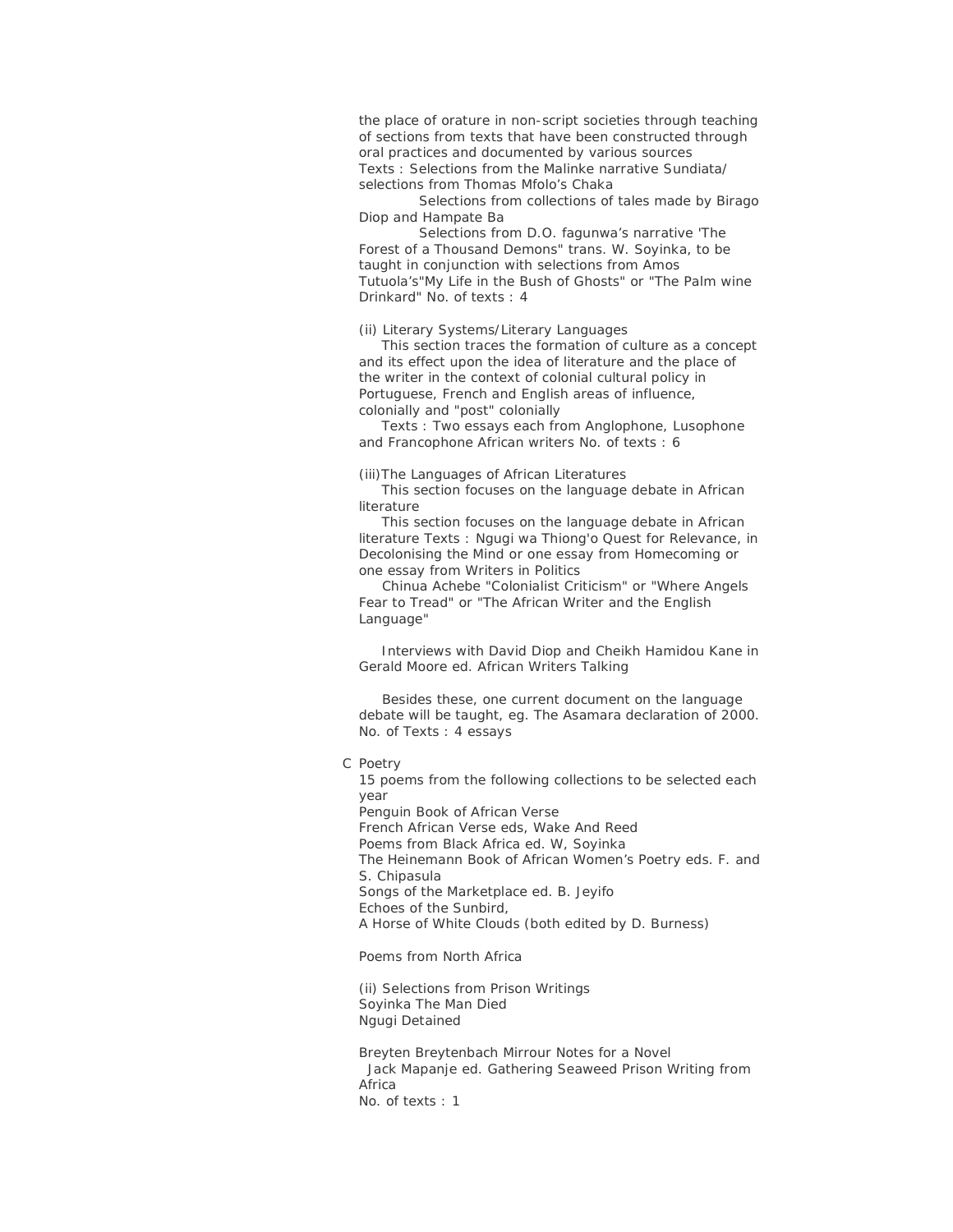*কিবতা* সৈয়দ আলি আহসান। ফররুথ আহমদ। আহসান হাবিব।সানাউল হক।আবদুল গিন হাজারী। শামসুর রহমান।আলাউিțন আল আজাদ।হাসান হাফিজুর রহমান।সাইয়ীদ আতীকুল্লাহ।আবু জাফর ওবায়দুল্লাহ। সৈয়দ শামসুল হক।আল মাহমুদ। মোহম্মদ মাহফুজুল্লাহ।ওমর আলী।শহীদ কাদরী ফজল শাহাবুদিন।জিয়া হায়দার। বেলাল চৌধুরী।রফিক আজাদ। আসাদ চৌধুরী।সিকদার আমিনুল হক।আবদুল মান্নান সৈয়দ।মোহাম্মদ রফিক।মহাদেব

কিবতা *নিম্নলিখিত কবিদের কবিতা সংগ্রহ খেকে নির্বাচিত ২০টি* 

ভাষা আন্দোলন,গণ-অভ্যু খান ও মুক্তি যুদ্ধের প্রতিফলন। পাকিস্তান আমলে রবীন্দ্রনাথ। স্বাধীনতার(১৯৭১) পরের বছরগুলিতে রাজনীতি-সমাজ-সংস্কৃতি। আ) *নিম্নলিখিত লেখকের রচনাবলি খেকে ৬ টি নির্বাচিত প্রবন্ধঃ* মুহম্মদ শহীদুল্লাহ্। কাজী মোতাহার হোসেন। আরজ আলী মাতুব্বর। আবুল ফজল। আবু জাফর শামসুদীন।আবু মোহামেদ হাবিবুল্লাহ্। রনেশ দাশগুপ্ত। আব্দুল হক। মুহম্মদ আব্দুল হাই।আহমদ শরীফ। কবীর চৌধুরী। সালাহউদ্দীন আহ্মদ। রশীদ করীম। মুনীর চৌধুরী। জিল্লুর রহমান সিদিকী। আবদুল্লাহ আল-মুতী। দ্বিজেন শর্মা।মুহম্মদ হাবিবুর রহমান।বদরুদ্দীন উমর।ওয়াহিদুল হক। সন্জীদা থাতুন। মোঃ আনিসুর রহমান।বোরহানউদীন থান জাহাঙ্গীর।সিরাজুল ইসলাম ĺচৗধুরী।আিনসুǵামান। হাসান আিজজুল হক।হায়া̘ মামুদ।অনুপম সেন। মুহাম্মদ ইউনুস।সনত্ কুমার সাহা। শামসুজামান খান।আহমদ ছফা। আখতারুজামান ইলিয়াস।হুমায়ুন আজাদ।আবুল (মামেন। মফিদুল হক। মুনতাসীর মামুন। সৈয়দ মনজুরুল ইসলাম। দ্বিতীয় ভাগ:

 **িবষয়ঃ বাংলা সািহতƟ ও বাংলােদেশর সািহতƟ-˰তȫ প**রিচয়ের যৌক্তিকতা । বাঙালি মুসলমান ও বাঙালি মধ্যবিত্ত মুসলমান। দ্বিজাতিতত্ব। সাম্প্রদায়িক দাঙ্গা, দেশভাগ ও পূর্ব পাকিস্তানের জন্ম। ভাষা নিয়ে দল্ঘ। ভাষা আন্দোলন(১৯৪৮ ও ১৯৫২)। পশ্চিম ও পূর্ব পকিস্তানের জন্ম আধিপত্য ও শোষণ এবং তার বিরুদ্ধে লড়াই।ঊনসত্তরের গণ-অভ্যুখ্থান। একাত্তরের মুক্তিযুদ্ধ। সাহিত্যে

**Ƶথম ভাগঃ** অ) পটভূমিঃইতিহাস, সমাজ, রাজনীতি ও সাহি**ত্য** 

**Literature of Bangladesh : Course I (CL/PG/3.3b ) বাংলােদেশর সািহতƟ**

**COURSE DESCRIPTIONS**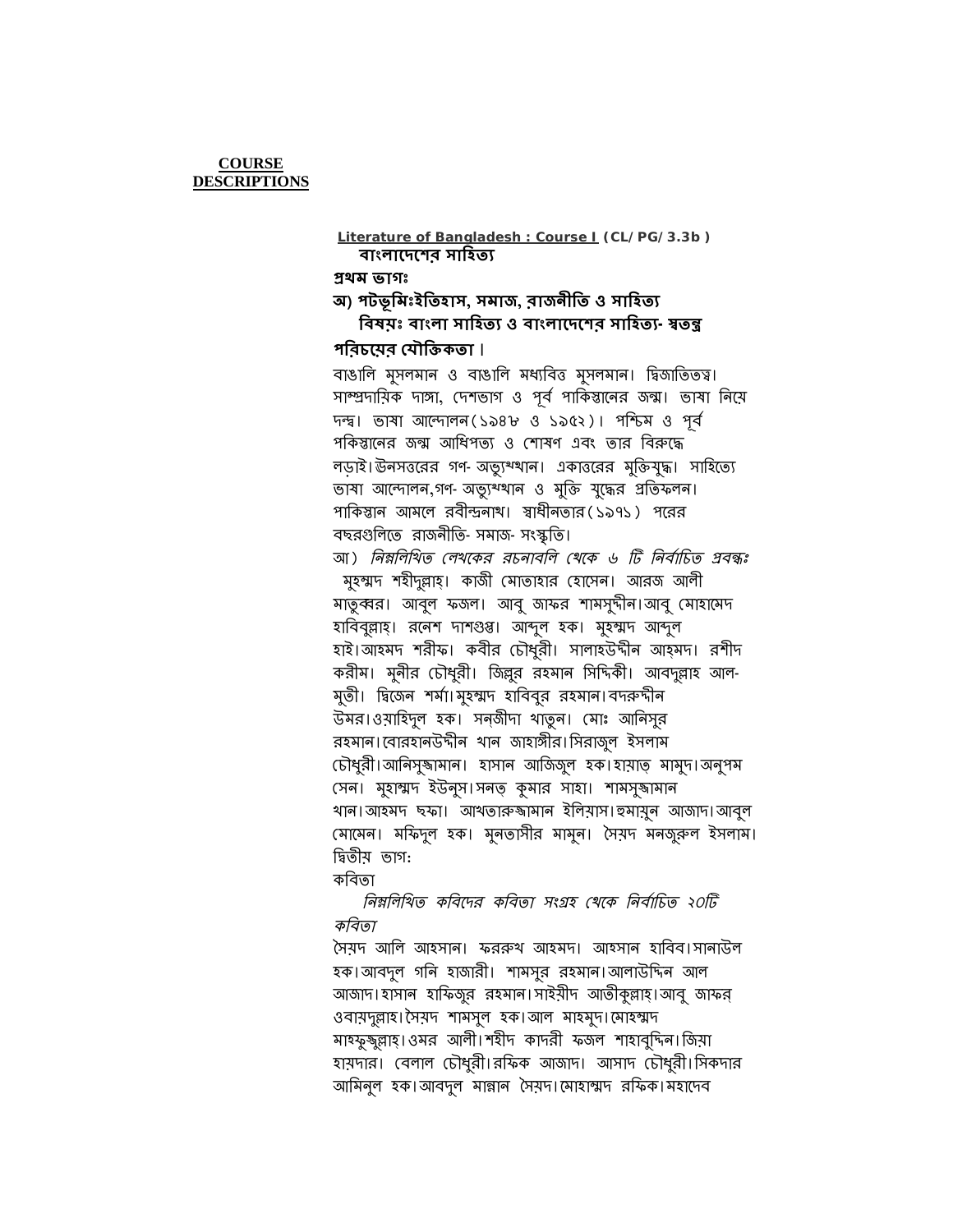সাহা।নির্মলেন্দু গুন।ফরহাদ মজহার।আবুল হাসান।হুমায়ুন আজাদ।হুমায়ুন কবির।মুহ শ্মদ নুরুল হুদা।আবিদ আজাদ।রুদ্র মুহম্মদ শহিদুল্লাহ।

তৃ তীয় ভাগ-নাটক

*নিম্নলিখিত নাউকারের রচনা খেকে নির্বাচিত ২ টি নাটক:* নুরুল মোমেন।সৈয়দ ওয়ালীউল্লাহ।মুনীর চৌধুরী।সাঈদ আহমদ। সৈয়দ শামসুল হক।আবদুল্লাহ আল মামুন। মামুনুর রশীদ।েসিলম আল দীন।

## **Canadian Literature : Course I ( CL/PG/3.3c )**

This Syllabus marks an attempt to study the contemporary trends in Canadian Literature while keeping in mind the processes of socio-cultural metamorphosis which have given birth to them. The course would focus on the many Canadas and would attempt to fracture the notion of one monolithic Canada. Texts will be selected from the various categories like mainstream Canadian Literature (Anglophone and Francophone), literature of the the First Nations and Immigrant literature.

#### **Introduction : Themes in History and Culture**

This section comprises analytical history of Canadian history, culture and literature.

#### SUGGESTED READING LIST :

| W.J.Keith:           | Canadian Literature in English     |
|----------------------|------------------------------------|
| W.H.New:             | Literary History of Canada (vols.  |
|                      | $III & IV$ )                       |
| George Woodcock      | Canada and the Canadians           |
| Marshall McLuhan     | Understanding Media / Medium is    |
|                      | the Message                        |
|                      | Penguin History of Canada          |
| Desmond Morton:      | A Short History of Canada          |
| Neil Bissoondath:    | Selling Illusions: The Cult of     |
|                      | Multi-Culturalism                  |
| John W. Friesen:     | Rediscovering the First Nations of |
|                      | Canada                             |
| Ed. Diamond Jenness: | The Indians of Canada              |
| M. Nourbese Philip:  | Frontiers: Essays and Writings     |
|                      | on Racism and Culture              |
|                      |                                    |

#### **Essays on Literature and Culture**

This section aims at exposing students directly to Canadian writers' and scholars' perspectives on socio-cultural and literary aspects of Canada. In this section also FOUR representative essays from mainstream Canadian literature, critical (literary and sociological) writings by authors of the Canadian First Nations and relevant pieces by immigrant writers will be taught.

## SUGGESTED READINGS :

Northrop Frye *The Bush Garden*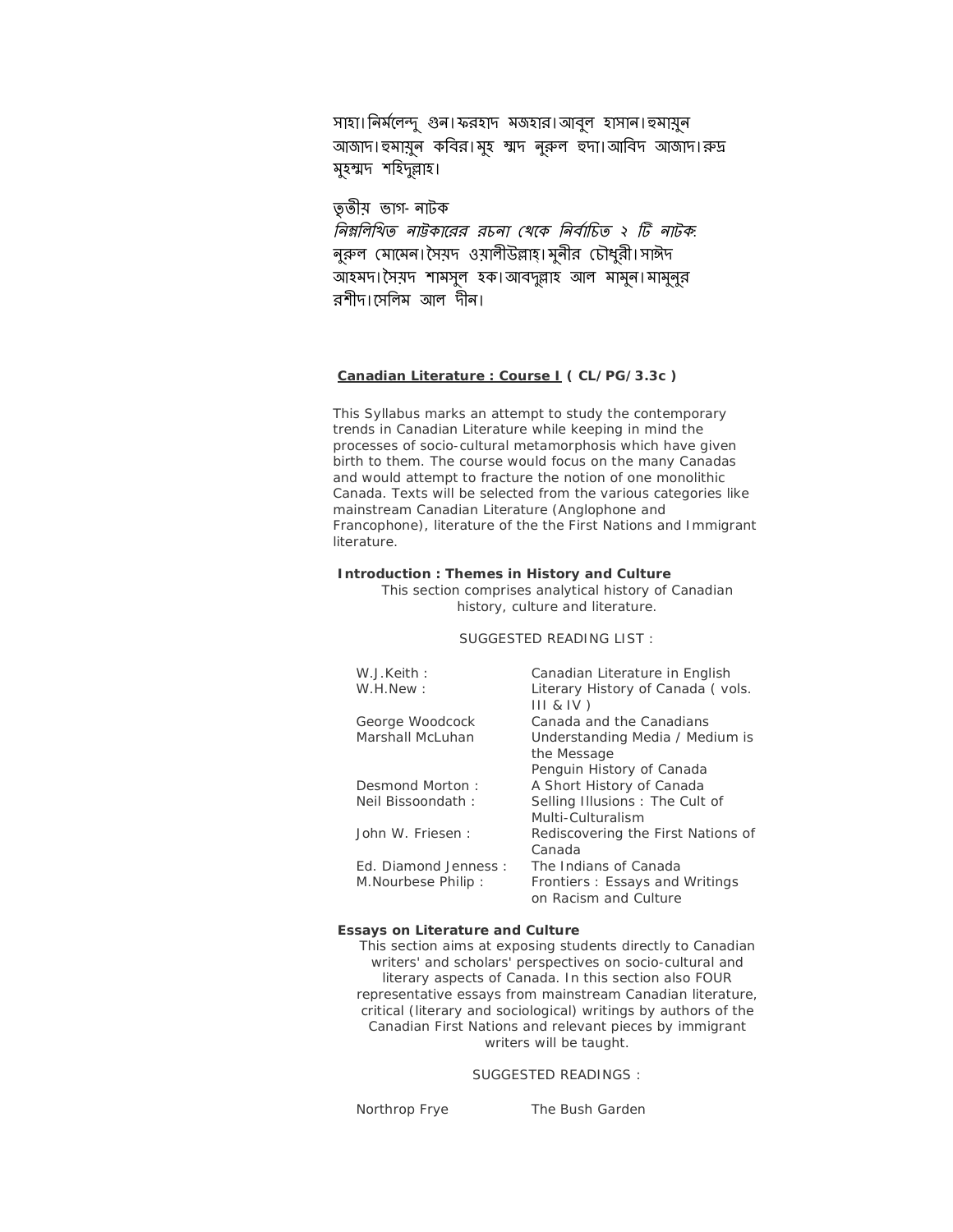| Margaret Atwood       | Survival                          |
|-----------------------|-----------------------------------|
| Barbara Godard        | 'Canadian ?Literary?Theory ?'     |
| Susan Rudy            | 'Decolonising Canadian Writing:   |
|                       | Why Gender ?Whose English ?       |
|                       | When Canada?'                     |
| Himani bannerji       | Dark Side of the Nation           |
| Pierre Valliers       | <i>White Niggers of America</i>   |
| Ed., R.Bruce Morrison | Native Peoples ; The Canadian     |
|                       | Experience                        |
| Linda Hutcheon        | The Canadian Postmodern: A        |
|                       | study of contemporary English -   |
|                       | Canadian Fiction                  |
| Linda Hutcheon        | Splitting Images - Contemporary   |
|                       | Canadian Ironies                  |
| Simons Jennes         | 'Canada's Indians yesterday.      |
|                       | What of today?'                   |
| M.Nourbese Philip     | Frontiers: Essays and Writings    |
|                       | on Racism and Culture             |
| Ed., Thomas King      | All my Relations: an anthology of |
|                       | contemporary Canadian native      |
|                       | fiction.                          |
|                       |                                   |

# **COURSE DESCRIPTIONS**

Drama \_ (selections)

In this section selected plays from the following dramatists will be taught.

George Ryga, Sharon Pollock, Gwen Ringwood, Margaret Hollingsworth, Carol Bolt, Ken Mitchell, Tomson Highway, Ken Gass, Daniel David Moses

Poetry

A selection of poems by some of the following poets will be taught.

A.M. Klein, Earle Birney, Al Purdy, Margaret Atwood, Fred Wah, Erin Moure, Raymond Souster, George Bowering, Dionne Brand, Roy Kiyooka, Jeff Derksen, James Reaney, Irving Layton, Claire Harris, Eli Mandel, Phyllis Webb, Robert Kroetsch, Daphne Marlatt, Miriam Waddington, Tom Wayman, Himani Bannerji, Krishanta Shri Bhaggyadatta, Dennis Lee, Michael Ondaatje, Rita Joe, Beth Cuthand, Daniel David Moses, Emma Lee Warrior, Harry Robinson, Gregory Scofield, Armand Garnet Ruffo, Jeannette Armstrong, Lenore Keeshig Tobias, Bruce Chester, Marie Annharte Baker

## **Latin American Literatures : Course I (CL/PG/3.3d)**

#### **Ia) Introduction: Themes in History and Culture**

This section comprises lectures on an analytical history of Latin America, and includes pre-Columbian history and the histories of conquest, colonialism, independence nationalism, and imperialism. It draws upon texts such as: **Popol Vuh**, the Quiche Mayan book of creation, translated into the Spanish alphabet from Mayan hieroglyphics in the  $16<sup>th</sup>$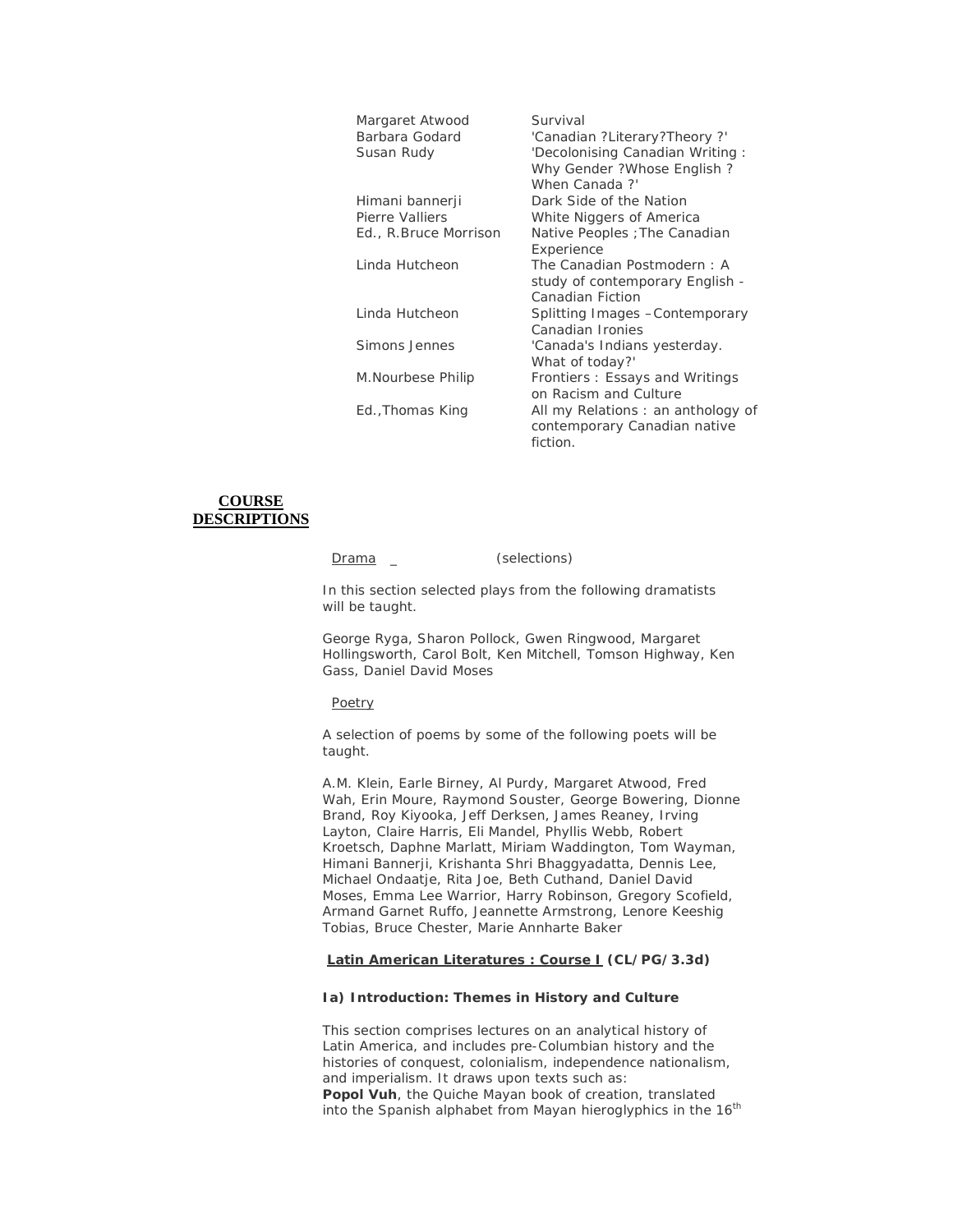century, and represents the original identity between poetry and history.

Bartolomew de las Casas: **A Brief History of the Decimation of the Indians**

Bernal Diaz: **The Conquest of New Spain** Tzvetan Todorov: **The Conquest of America**

Octavio Paz: **The Labyrinth of Solitude**

Robert Burns: Latin America: **A Concise Interpretive History**

Eduardo Galeano: **Open Veins of Latin America** (narrated through parallels and contrasts with European and N.American histories) Neil Larsen:"Postmodernism & Imperialism: Theory and

Politics in Latin America"

 Reference: The Cambridge History of Latin America, vols 1- 8

*No. of texts –no texts, only lectures, selections from above texts for reference.*

## **Ib) Historical Overview of Literature – Movements and Influences**

This section takes into account both European and N. American influences, as well as the ways in which the influence of Latin American cultural production, such as *corridos* (ballads), *folhetos* (literature on a string), *telenovelas* (soap operas) etc. has shaped literature. Hence the text suggested for this section would have to be accompanied by lectures on:

- **i)** Western influences on Latin American literatures, such as of Cervantes, Parnassian Poetry, Surrealism, Faulkner, the Stream of Consciousness novel etc.
- **ii)** Indigenous cultural influences, the relationship between "Popular Culture and High Culture" etc. Suggested source: essays from **Memory and Modernity: Popular Culture in Latin America** by William Rowe and Vivian Schelling.

1 Essay on Latin American literary history – Hispanic and Luso Brazilian.

References

**Contemporary Latin American Writers**, Vols. 1-3, by Carlos Sole (Hispanic literature) and Maria Isabel Abrieu (Brazilian Literature).

**A Cultural History of Latin America: Literature, Music and the Visual Arts in the 19th and 20th Centuries**, by Leslie Bethell.

No. of texts: I essay

## **Ic) Essays in Literature and Culture**

This section aims to expose students directly to Latin American writers' and scholars' perspectives on their literatures, while highlighting simultaneously some critical features and conditions of 20<sup>th</sup> century literary and cultural production. Any 7 essays (5 Hispanic and 2 Luso Brazilian)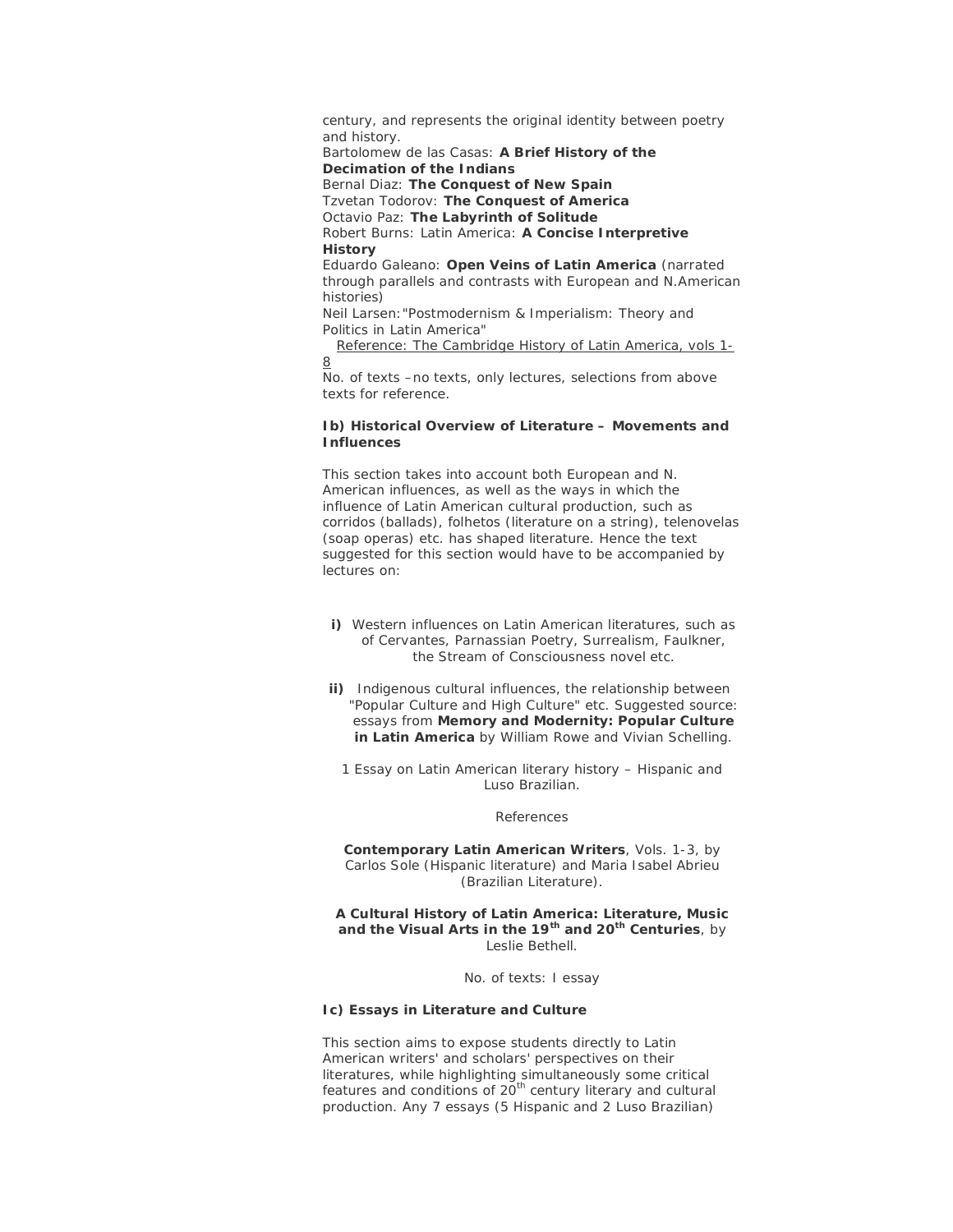from the following :

- **The Oxford Book of Latin American Essays ed.** By Ilan Stavans and Hispanic
- Jose Enrique Rodo: Selections from **Ariel** (1900; on aesthetic and philosophical bases of modernismo and forging a Latin American identity.
- Roberto Fernandez Retamar: Selections from **Caliban: Notes towards a discussion of Our Culture in Our America** (1974; On cultural, political & ideolological transformations necessary - response to **Ariel**)

Alejo Carpentier: Prologue to **The Kingdom of this World.** (1949; Elaboration of the notion of "lo real maravilloso", the basis of the much distorted "magic realism" ); to be taught with reference to

- Gabriel Garcia Marquez: Nobel Prize Speech (1982; Puts "magic realism" in political and aesthetic perspective)
- Dorfman and Mattelart: Selections from **How to Read Donald Duck: Imperialist Ideology in the Walt Disney Comics** (1973; Critical text on the politics of imperialism and popular culture)

## **Luso-Brazilian**

- Oswaldo de Andrade: "The Anthropophagous Manifesto" (1928; Brazilian modernismo in the context of the European legacy and forging a collective Latin American identity)
- Paolo Freire: Selections from **Pedagogy of the Oppressed** (1970; On fighting a "culture of silence" and oppression)

## **No of texts: 7 essays**

#### **II) Poetry – From modernismo to the present**

This section focuses on 20<sup>th</sup> century poetry, but starts with 1882, the year of publication of Jose Marti's **Ismaelillo**, which spearheaded into existence hispanic modernismo. 20 poems.

*Hispanic modernismo* (2 periods: 1882-1896 & 1896-1918) *Brazilian modernismo* (1922 – c.1945) *From Hispanic and Brazilian modernismo to the present*

References: Ed. E. Caracciolo-Trejo: **The Penguin Book of Latin American Poetry** Jrade, Cathy L.: **Modernismo, Modernity and the Development of Spanish American Modernismo** Leslie Bethell: **A Cultural History of Latin America No of poems: 0**

**III) Drama**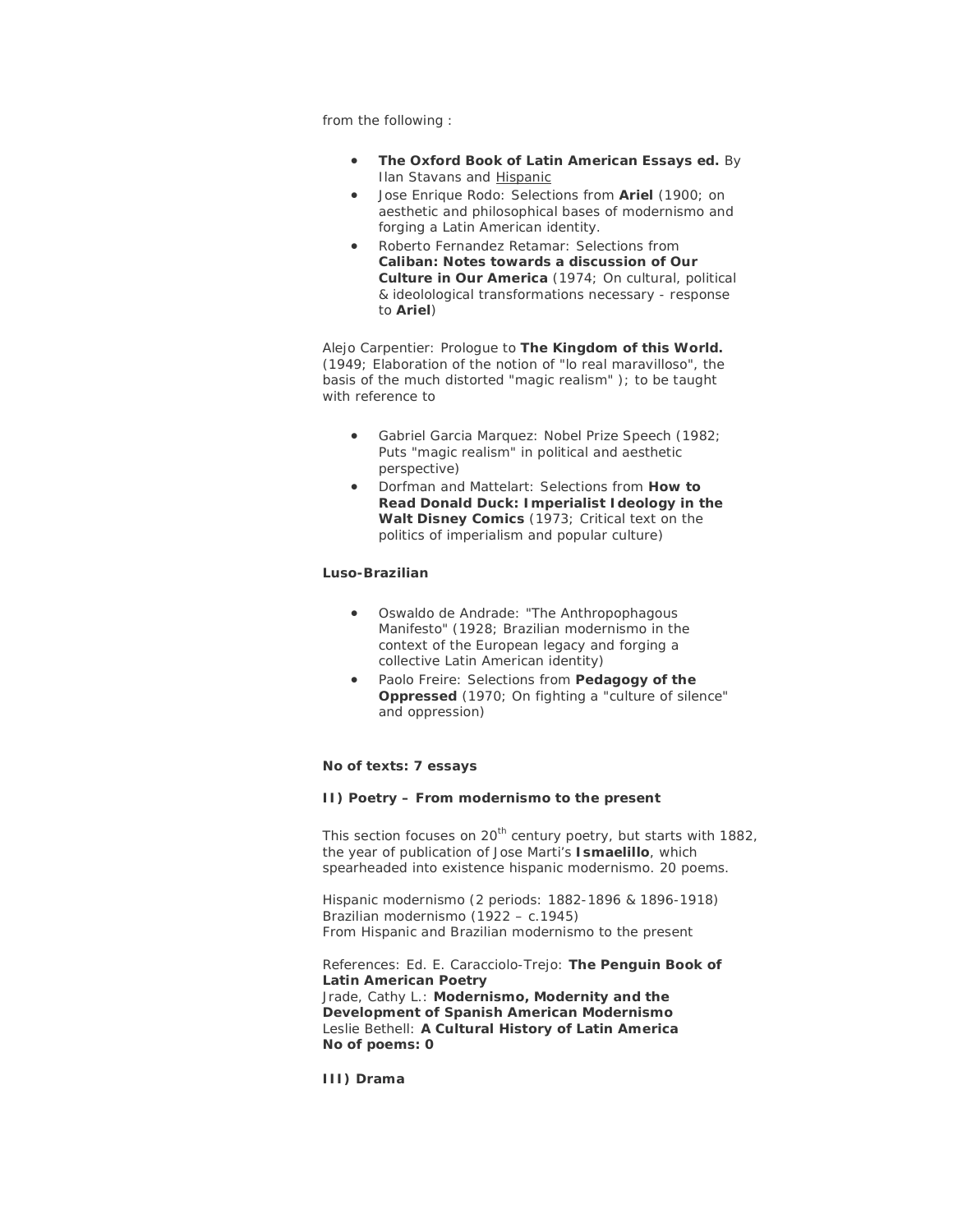*Hispanic*  I text *Luso-Brazilian* I text

**Total no. of texts: 1+7=8 essays; 20 poems; drama: 2texts Latin American Semester Course 12 – Rationale and Suggested Texts**

# **COURSE DESCRIPTIONS**

## **12. AREA STUDIES**

## **Literatures of Africa Course II (CL/PG.4.2a)**

This course focuses on the novel, short story and drama. Novels : 3 novels Three novels, one from north Africa, one from Anglophone Africa and one from either Lusophone or Francophone

Short stories : 10 short stories (selections) *Heinemann Book of South African Short Stories* eds. Hirson & Trump *Picador Book of African Stories Heinemann Book of Contemporary African Short Stories* eds. Achebe &Innes *Unwinding Threads* ed. C. Brunner *Opening Spaces* ed. Yvonne Vera *The Heinemann Book of African Women's Writing* ed. C. Brunner

Drama : Selected plays J.P. Clarke, Wole Soyinka, Femi Osofisan, Bode Sowande, Tess O. Akeke, Irobi Esiaba, D. Ndlowu, South African People's Plays, Plays by South African Women, Athol Fugard, Zakes Mdla, Penina Mlama, Ngugi wa Thiong'o, Micere Mugo, Ama Ata Aidoo, Efua Sutherland, Catherinew Levy Maree, Jacob Hevi, African Plays for Playing

#### **Literature of Bangladesh (CL/PG/4.2b)**

# **পাঠƠম ১২িব**

# **Ƶথম ভাগঃ উপনƟাস**

# *নিম্নলিখিত উপন্যাসিকদের বচনাবলি থেকে ৩ টি উপন্যাস*

আবুল ফজল। সতেন সেন। আবু জাফর শামসুদীন।শওকত ওসমান। আবু রুশদ। সৈয়দ ওয়ালীউল্লাহ। সরদার জয়েনুদীন। রশীদ করিম। আবু ইসহাক শামসুদীন আবুল কালাম। শহীদুল্লা কায়সার। আেনায়ার পাশা। জহীর রয়হান। আলাউিțন আল আজাদ। সৈয়দ শামসুল হক। রাজিয়া থান। শওকতআলী। দিলারা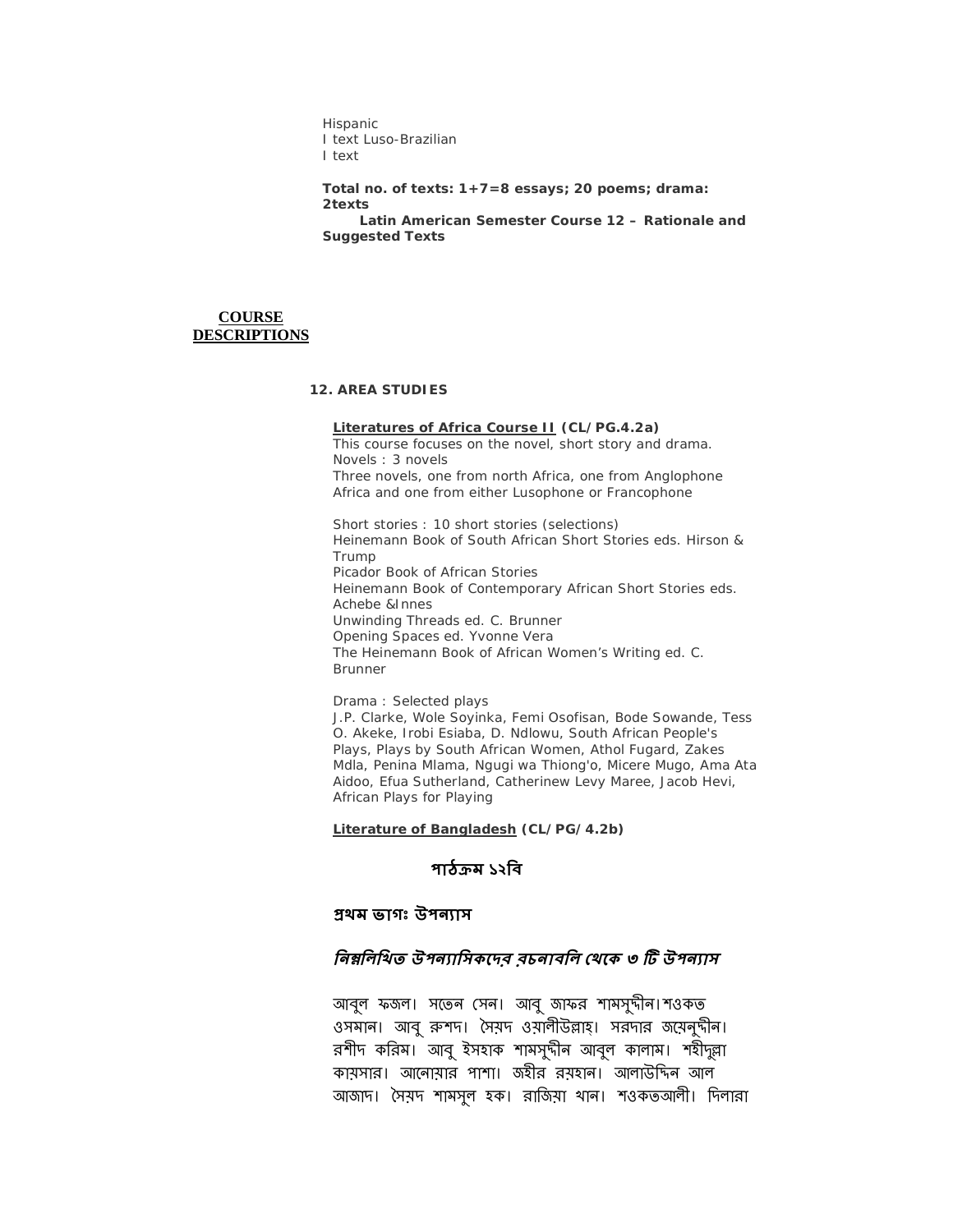হাশেম। রিজিয়া রহমান। মাহমুদুল হক। বিপ্রদাস বড়ুয়া।আহমদ ছফা। আখতারুঙ্গামান ইলিয়াস। সেলিনা হােসেন। হুমায়ুন আহেমদ। মǻু সরকার। ইমদাদুল হক িমলন। নাসরীন জাহান।

# **িʸতীয় ভাগ :আȕ জীবনী –ʍৃিতচারণ-ডােয়ির-দিলল ইতািদ**

# <u>নিম্নলিখিত লেখকেব গ্রন্থ থেকে নির্বাচিত ২টি</u>

আবুল ফজলা আবু জাফর শামসুদ্দীনা আবদল হকা আবদল মতিনা মুস্তাফা নুরউল ইসলাম। শামসুর রহমান। জাহানারা ইমাম। মুহাম্মদ হাবিবর রহমান। বদরুদীন উমর। আবদল গফফার চৌধুরী। বেগম মুশতারী শফী৷ আবুল হাসনাত৷ মুনতাসীর মামুন৷ গোলাম মুরশিদ। মহবুব আলমা মোহাম্মদ হান্নানা তসলিমা নাসরিন।

# তৃতীয় ভাগ: <u>ছোট গল্</u>প

*নিম্নলিখিত গল্পকারদের রচনা থেকে নির্বাচিত ১০ টি গল্প:* শওকত ওসমান৷ আবু রুশ দ৷ মিরজা আবল হাই৷ সৈয়দ ওয়ালীউল্লা৷ সুচরিত চৌধুরী। জিন্নাত আলি। আলুউ্দীনআল আজাদ। আবুবকর সিদ্দিক। সৈয়দ শামসুল হক। শহীদ আখন্দ। শওকত আলি৷ বশীর আল হেলাল৷ আবল হাসানাত৷ হাসান আজিজল হক। জোতি প্রকাশ দত্ত। রিজিয়া রহমান। মাহমুদল হক। বিপ্রদাশ বড়ুয়া। রাহাত খানা রশীদ হায়ারা আখতারুজ্জামান ইলিয়াসা আহমদ ছফা। সেলিনা হােসেনা কায়েস আহমেদা পূরবী বসু। মঞ্জু সরকারা

## **Canadian Literature : Course II ( CL/PG/4.2c )**

Novels (selections)

Selected novels by some of the following authors will be taught.

Hugh Maclennan, Mordecai Richler, Margaret Atwood, Margaret Laurence, Robert Kroetsch, Sheila Watson, Daphne Marlatt, Audrey Thomas, Michael Ondaatje, Rohinton Mistry, Timothy Findley, Gabrielle Roy, Dionne Brand, Rudy Wiebe, Denis Chong, Joy Kogawa, Shyam Selvadurai, M.G.Vassanji, Neil Bissoondath, Anita Rao Badami, Sony Lado, Sinclair Ross, W.O. Mitchell, Hiromi Goto, Roch Carrier, Hubert Acquin, Marie Claire Blaise, Maria Campbell, Lee Maracle, Beatrice Culleton,Jeannette C. Armstrong, Ruby Slipperjack

Short Stories (selections) Selected stories from among the following authors will be selected.

Alice Munro, David Godfrey, Clark Blaise, Lee Maracle, Shani Mootoo, Jane Rule, Neil Bissoondath, Norman Levine, M.G.Vassanji, Cyril Dabydeen, Timothy Findley, Rudy Wiebe, Carol Shields, Audrey Thomas, Margret Atwood, Thomas King, Neil Bissoondath, Dionne Brand, Rohinton Mistry, Shauna Singh Baldwin, Sasenarain Persaud, Rabindranath Maharaj, Sam Selvon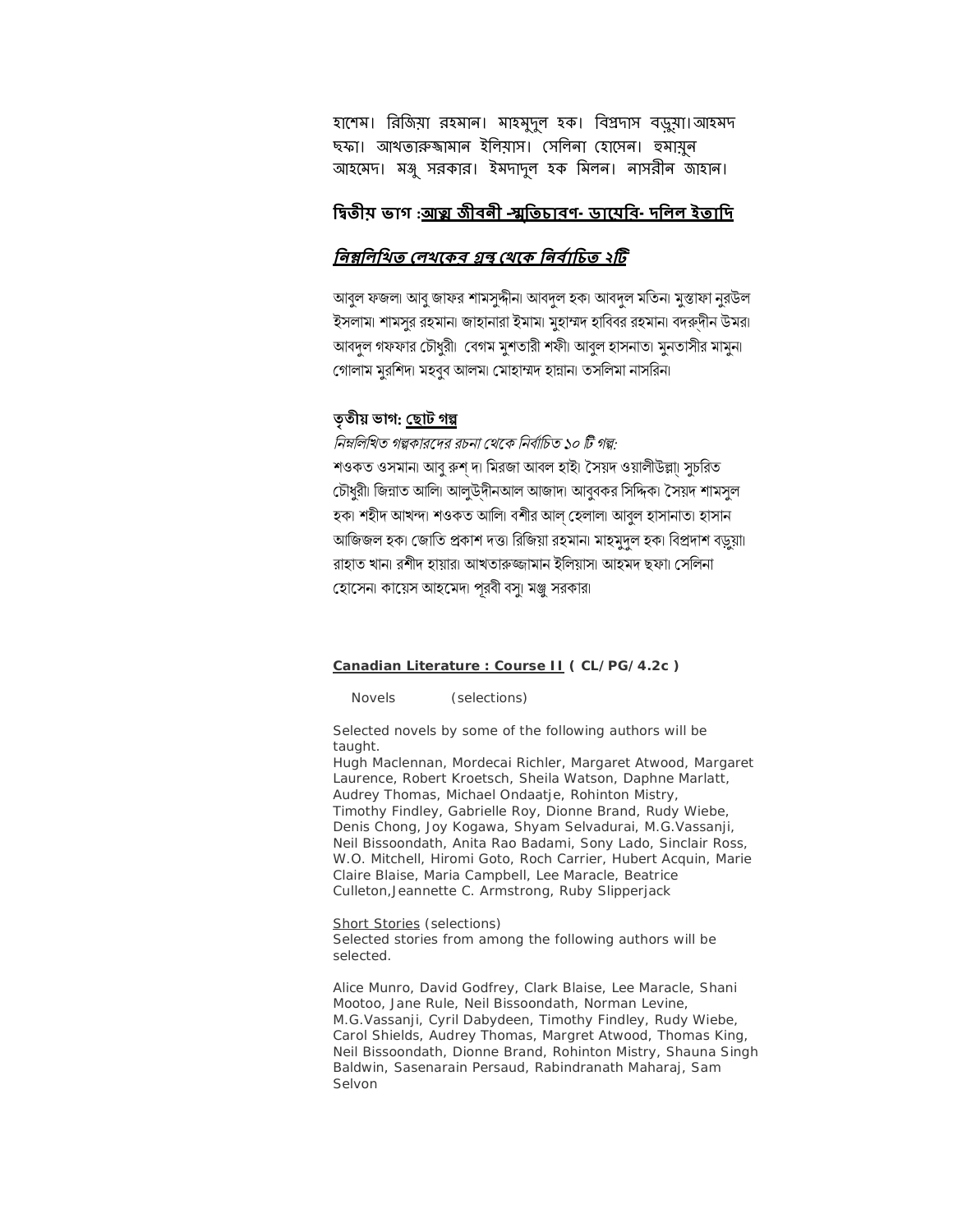#### Other Genres

Selections from genres other than mentioned above, for example autobiographical writings, testimonial literature, protest literature, or interviews etc.

Suggested Collections of Interviews:

|                    | Ed., Makeda Silvera: The Other Woman: Women of Colour |
|--------------------|-------------------------------------------------------|
|                    | in Contemporary Canadian Literature                   |
| Hartmut Lutz:      | Contemporary Challenges:                              |
|                    | Conversations with Canadian native                    |
|                    | Authors                                               |
| Janice Williamson: | Sounding Differences: Conversations                   |
|                    | with Seventeen Canadian Women                         |
|                    | <i>Mriters</i>                                        |

#### **Latin American Literatures : Course II (CL/PG/4.2d)**

This course focuses on the contemporary Latin American novel, short story and drama.

#### **1) Novels** (selections)

Given the place required to represent the phenomenal quality and range of developments in the Latin American novel since the 50's and specially during the "Boom", it is impossible to include any of the Latin American "social novels", *of costumbrismo, realismo and naturalismo* of the first half of the century in a syllabus this size. It is hoped that students will develop some understanding of the basic features of the novel in this period through their readings in Paper Ib. There is an attempt here to include as many of the important novelists as possible from the second period, of the "New Novel", from 1945 onwards. Nevertheless, some of the foremost novelists of this period still cannot be accommodated in this section for reasons of manageability; they have been represented through their short stories in the next section. Suggested texts : 3 *Hispanic*

 2 novels *Luso-Brazilian*

I novel

## **2) Between Literature and History:** *The testimonio*

The testimonio involves the political practice of recording historical memory and eye-witness accounts and has crystallized as a narrative genre in the zone of indeterminacy between the novel, historiography and autobiography. It has become an important literary site for the generation of collective and oppositional consciousness in Latin America, and compensates for the inadequacy of existing genres in representing popular struggles. Suggested text – selections from:

Any 1 testimonio

References:

1) Eduardo Galeano: **Days and Nights of Love and War** – selections. (Testimonial writings about Latin Americans under the siege of dictatorships in the 70's)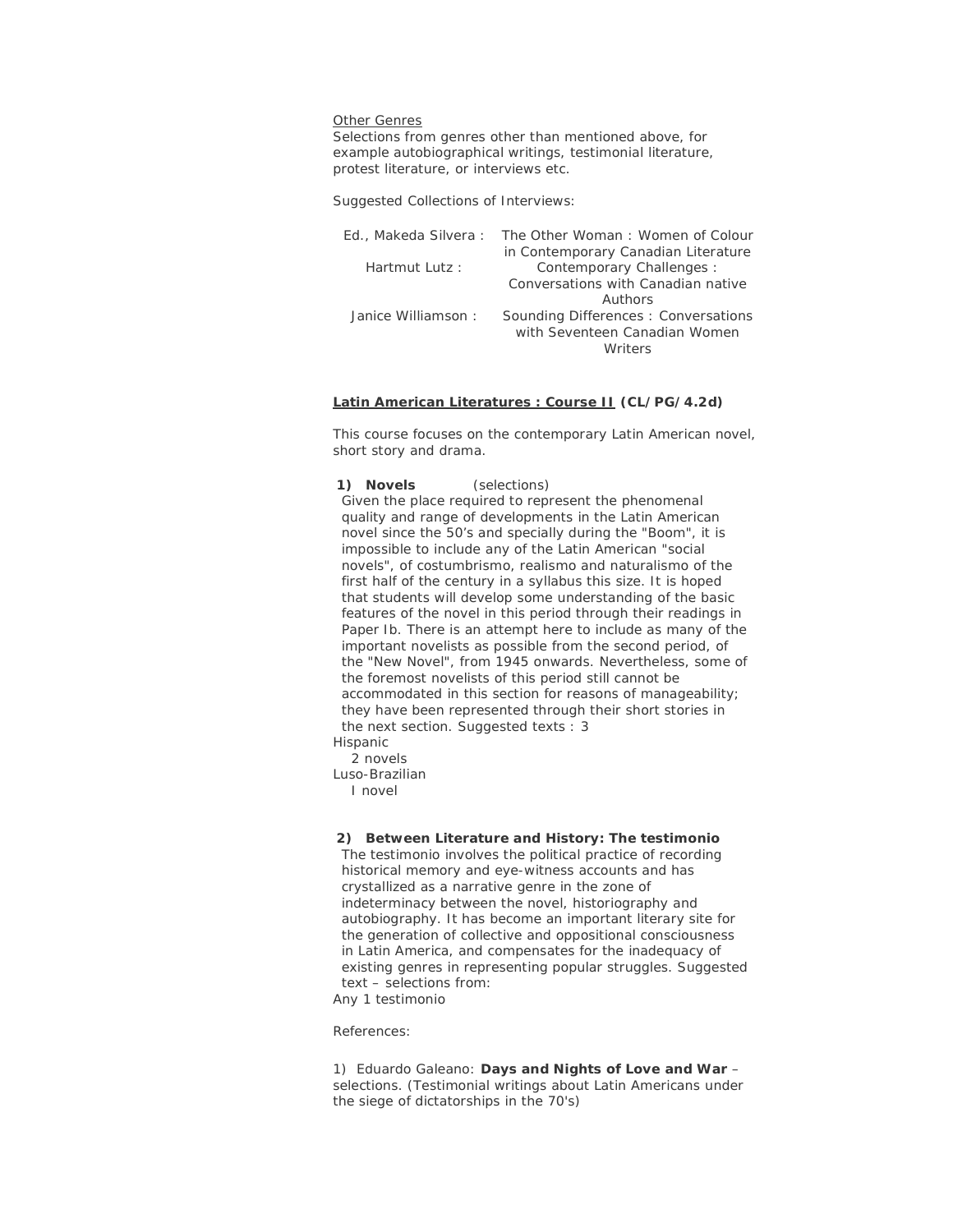2) Elena Poniatowska: "And Here's to you Jesusa" In order to redress the imbalance in load between sections 1& II, they jointly comprise a double unit.

#### **3) Short Stories (selections)**

 10 short stories from 1945 to the present *Hispanic* 8 short stories *Luso-Brazilian* 2 short stories

Total no. of texts: 3 novels, Selections from 1 *testimonio*, 10 short stories,

# **COURSE DESCRIPTIONS**

#### **13. Contemporary Approaches to Literature (CL/PG/2.4)**

 This course aims to introduce various theoretical perspectives on the analysis of literary texts. It will concentrate on the ways different methodological spaces can be framed and on the corresponding techniques of reading each may entail. Two primary texts (essays) will be offered for each of the following six approaches :

- i) Formalism and Structuralism
- ii) Discourse Analysis
- iii) Marxist Criticism
- iv) Feminist Criticism
- v) Psychoanalysis
- vi) Modern Indian Literary Theory

#### SUGGESTED READING

- i) Terry Eagleton, Literary Theory: An Introduction
- ii) Tonny Benett, Formalism and Marxism
- iii) Christopher Norris, Deconstruction: Theory and Practice
- iv) Jorge Larrain, Concept of Ideology
- v) Ernesto Laclau, Ideology and Politics in Marxist Theory
- vi) Raymond Williams, Marxism and Literature
- vii) Robert Young, Untying the Text: A Post-structuralist Reader
- viii) Gayle Greene and Coppelia Kahn (ed.), Making a Difference
- ix) David Lodge, Literary Criticism
- x) E Grogy, Psychoanalysis and Literature
- xi) Ganesh Devy, Indian Literary Criticism
- xii) Jonathan Culler,Structuralism

## **14. Comparative Cultural Studies (CL/PG/2.4)**

Focusing on culture as a site of conflict from the colonial period to the present, this course aims to develop comparative perspectives on the workings of colonialism, nationalism, imperialism, gender, identity, multiculturalism, etc. It includes critical assessments of Orientalism and cultural relativism, and explores alternate approaches within a cross-cultural comparative framework.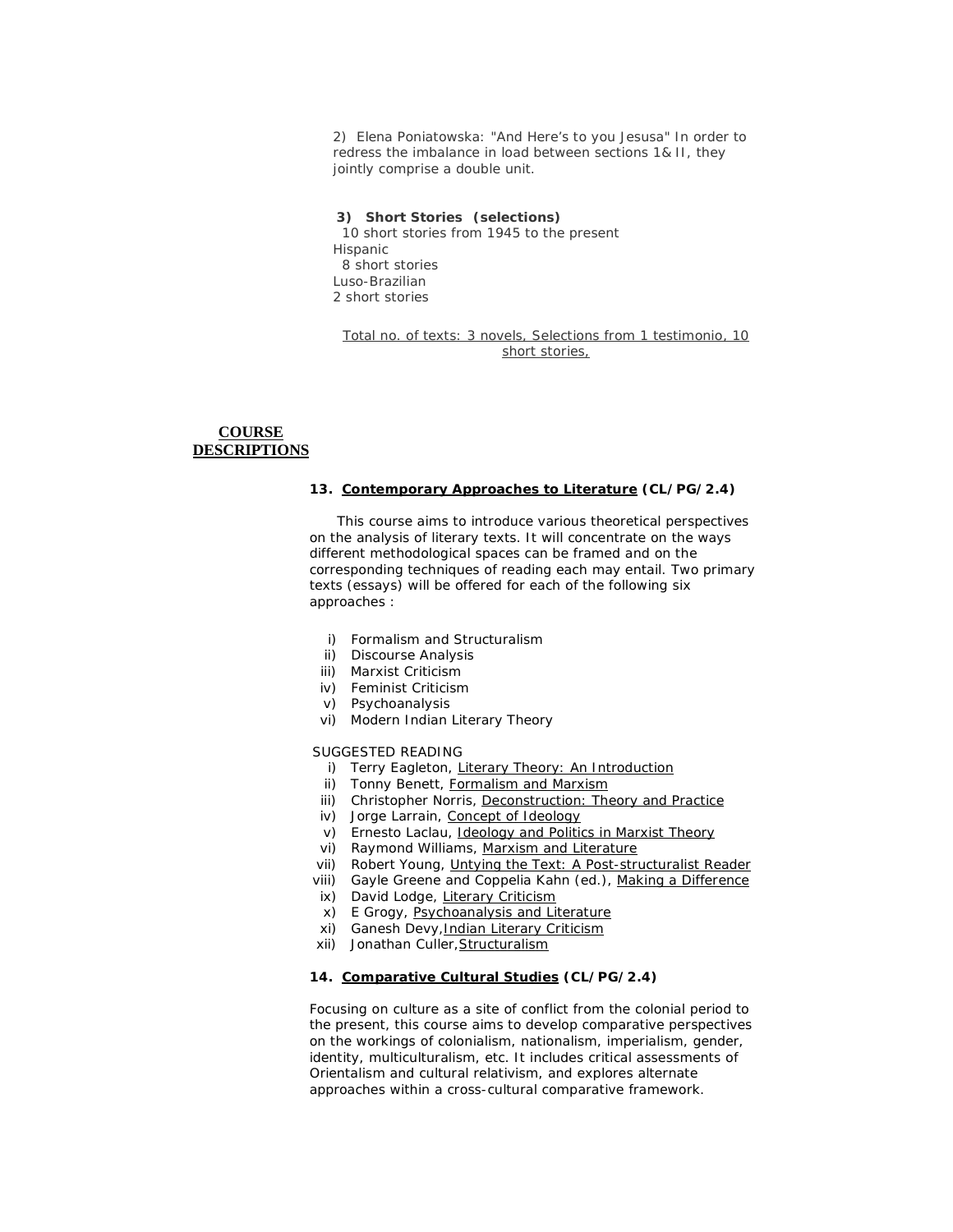## **15. Event (CL/PG/ 4.4)**

For the purpose of this course the word 'event' is used to signify a moment in history which ensues paradigmatic shifts in spheres of theory and practice. An 'event' is that which leaves varying but long-term impacts on human sensibility and introduces to a large section of people to newer ways being and knowing. It is this impact as manifested in literary and cultural productions across time-space which will be the focus of the course.

#### **16. Cross Cultural Literary Studies (Cl/PG/4.3)**

**1.** The Reception of Shakespeare – 3 plays from any of the following clusters

| Macbeth | Rabindranath (B)               |
|---------|--------------------------------|
|         | Girish Ghosh 1893 (B)          |
|         | M.L.Srikanthesa Ganda 1895 (K) |
|         | Pratap-Rudra-Deva              |
|         | S.M.Paranipe 1896 (M)          |
|         | Manajivava                     |
|         |                                |
|         | ΩR                             |
|         |                                |

Othello Padmanabha Razer 1894 (Te) **Jayadratha**  Ahmad Hussain Khan 1895 (U) Jafar P.S.Durai Ayengar 1911 (T) **Yuddhalolam** 

OR

Hamlet G.V.Kanitkar 1890 (M) Virasana Umrao Ali 1895 (U) **Jahangir**  Amarendranath Datta 1897 (B) Hariraja

#### **2.** Colonial Transactions – 3 novels (selections)

 Kipling – Rabindranath - Joseph Conrad/Graham Greene/EM Forster – Chinua Achebe – Lee Maracle

#### **17. Translation Studies (CL/PG/4.5)**

This course on Translation Studies will examine the existing theories of translation in the Indian/Bangla and in the global context and provide students with opportunities to be involved with the practice of translation. The practice would imply not just the craft of translation, but a larger formation linked with the situation of the translator in-between cultures.

- A. 2 essays by Indian poets and essayists on translation
- B. 2 essays by Indian scholars on issue related to translation into English.
- C. 2 essays by eighteenth and nineteenth century European poets and essayists on translation
- D. 2 essays by twentieth century scholars on translation